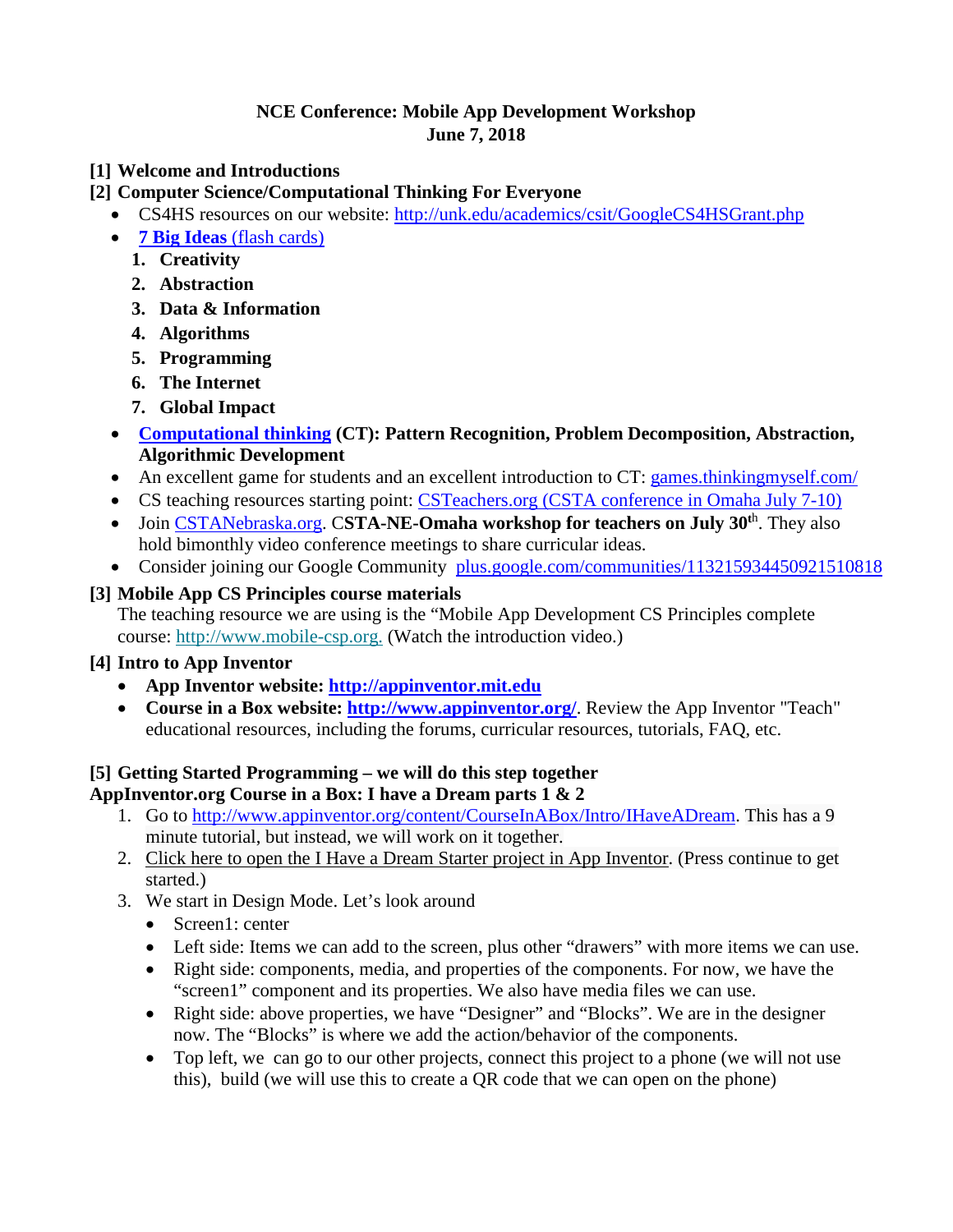| Palette<br>Components<br>Viewer<br>User Interface<br><b>EDusplay hidden</b> components in Viewer.<br>Screen1<br>Check to see Preview on Tablet size<br>Layout<br>→ 1 8 9:48<br>Media<br>Screen1<br>$\circ$<br>Camcorder<br>$\frac{1}{2}$<br>Camera<br><b>DE ImagePicker</b><br>$^{\circledR}$<br>$\langle \hat{\sigma} \rangle$<br>Player<br>gi Sound<br>$\langle \Psi \rangle$<br>SoundRecorder<br>œ.<br>db"<br>SpeechRecognizer<br>TextToSpeech<br>G<br>The VideoPlayer<br>$\infty$<br>Y YandexTranslate<br>$\begin{array}{c} \square \end{array}$<br>Drawing and Animation<br>Sensors<br>Rename Defete<br>Social<br>$\Box$<br>Ū<br>$\overline{C}$<br>Media<br>Storage<br>228px-MLopped.jpg<br>Connectivity<br>king mp3<br>LEGOS MINDSTORMSS<br>malcolm152x129.jpg |             | Drsight Blocks                     |
|----------------------------------------------------------------------------------------------------------------------------------------------------------------------------------------------------------------------------------------------------------------------------------------------------------------------------------------------------------------------------------------------------------------------------------------------------------------------------------------------------------------------------------------------------------------------------------------------------------------------------------------------------------------------------------------------------------------------------------------------------------------------|-------------|------------------------------------|
|                                                                                                                                                                                                                                                                                                                                                                                                                                                                                                                                                                                                                                                                                                                                                                      |             | Properties                         |
|                                                                                                                                                                                                                                                                                                                                                                                                                                                                                                                                                                                                                                                                                                                                                                      |             | Screen1                            |
|                                                                                                                                                                                                                                                                                                                                                                                                                                                                                                                                                                                                                                                                                                                                                                      |             | AboutScreen                        |
|                                                                                                                                                                                                                                                                                                                                                                                                                                                                                                                                                                                                                                                                                                                                                                      |             |                                    |
|                                                                                                                                                                                                                                                                                                                                                                                                                                                                                                                                                                                                                                                                                                                                                                      |             | AlignHorizontal<br>Left:1 -        |
|                                                                                                                                                                                                                                                                                                                                                                                                                                                                                                                                                                                                                                                                                                                                                                      |             | AlignVertical                      |
|                                                                                                                                                                                                                                                                                                                                                                                                                                                                                                                                                                                                                                                                                                                                                                      |             | $Top:1-$                           |
|                                                                                                                                                                                                                                                                                                                                                                                                                                                                                                                                                                                                                                                                                                                                                                      |             | AppName<br>HaveADreamStarter       |
|                                                                                                                                                                                                                                                                                                                                                                                                                                                                                                                                                                                                                                                                                                                                                                      |             | BackgroundColor                    |
|                                                                                                                                                                                                                                                                                                                                                                                                                                                                                                                                                                                                                                                                                                                                                                      |             | $\Box$ White                       |
|                                                                                                                                                                                                                                                                                                                                                                                                                                                                                                                                                                                                                                                                                                                                                                      |             | Backgroundimage<br>None            |
|                                                                                                                                                                                                                                                                                                                                                                                                                                                                                                                                                                                                                                                                                                                                                                      |             | CloseScreenAnimation               |
|                                                                                                                                                                                                                                                                                                                                                                                                                                                                                                                                                                                                                                                                                                                                                                      |             | Default -                          |
|                                                                                                                                                                                                                                                                                                                                                                                                                                                                                                                                                                                                                                                                                                                                                                      |             | loon<br>Nove.                      |
|                                                                                                                                                                                                                                                                                                                                                                                                                                                                                                                                                                                                                                                                                                                                                                      |             | OpenScreenAnimation                |
|                                                                                                                                                                                                                                                                                                                                                                                                                                                                                                                                                                                                                                                                                                                                                                      |             | Default -                          |
|                                                                                                                                                                                                                                                                                                                                                                                                                                                                                                                                                                                                                                                                                                                                                                      |             | ScreenDrientation<br>Unspecified - |
|                                                                                                                                                                                                                                                                                                                                                                                                                                                                                                                                                                                                                                                                                                                                                                      |             | Scrollable                         |
|                                                                                                                                                                                                                                                                                                                                                                                                                                                                                                                                                                                                                                                                                                                                                                      |             | Ø.                                 |
|                                                                                                                                                                                                                                                                                                                                                                                                                                                                                                                                                                                                                                                                                                                                                                      |             | ShowListsAsJoon<br>画               |
| malcolmx.mp3<br>Experimental                                                                                                                                                                                                                                                                                                                                                                                                                                                                                                                                                                                                                                                                                                                                         |             | ShowStatusBar<br>Ø.                |
| mik.jpg<br>Extension<br>mlk152x129.jpg                                                                                                                                                                                                                                                                                                                                                                                                                                                                                                                                                                                                                                                                                                                               |             | Sizing                             |
|                                                                                                                                                                                                                                                                                                                                                                                                                                                                                                                                                                                                                                                                                                                                                                      | Upload File | Fixed -                            |

- 4. Drag button to Screen1
- 5. Set its image to "mlk.jpg".
- 6. Remove the button text.
- 7. Add a label above the button to describe the button, and another below the button, to tell the user what to do.
- 8. Change screen background to black
- 9. Change Labels text to white
- 10. Add media-> player, and set its source to the king.mp3 file.
- 11. Let's look at it on the phone. Go to Build-> App (QR code). Open the QR code reader on the phone. Click open, ok, install, etc. until it opens on the phone. Right now, it does not respond to any user action.

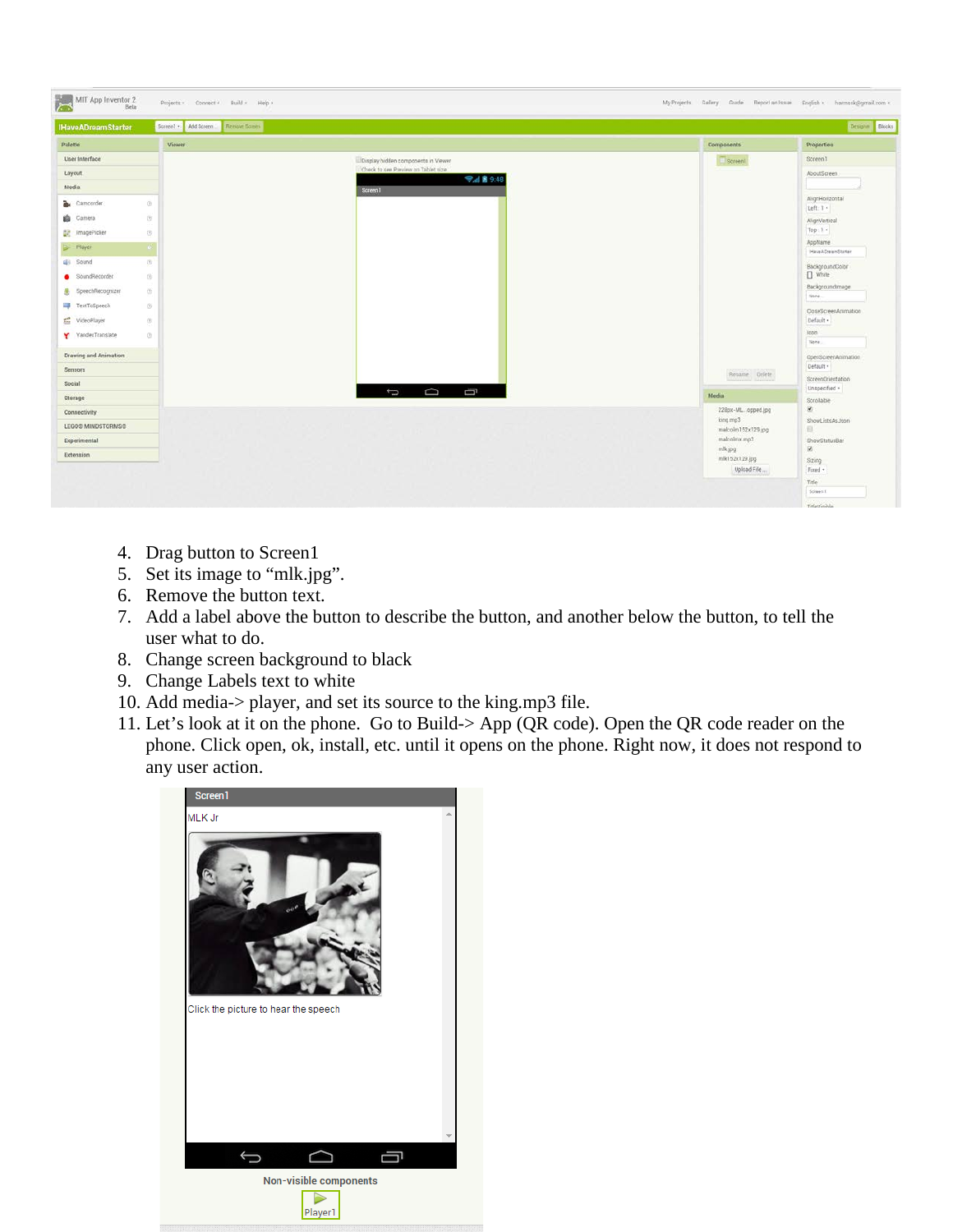12. Now let's add the action! Go to Blocks. Let's look around

- Center: Viewer. This is the place to add the blocks that we want to work.
- Left side: Here are the blocks we can use. There are built-in blocks, and blocks for each of the components we added in the designer.

| <b>IHaveADreamStarter</b> | Screen1 + | Add Screen | Remove Screen |  |  |
|---------------------------|-----------|------------|---------------|--|--|
| <b>Blocks</b>             | Viewer    |            |               |  |  |
| <b>□</b> Built-in         |           |            |               |  |  |
| $\Box$ Control            |           |            |               |  |  |
| Logic                     |           |            |               |  |  |
| Math                      |           |            |               |  |  |
| $T$ Text                  |           |            |               |  |  |
| $\Box$ Lists              |           |            |               |  |  |
| Colors                    |           |            |               |  |  |
| <b>Variables</b>          |           |            |               |  |  |
| Procedures                |           |            |               |  |  |
| Screen1<br>$\blacksquare$ |           |            |               |  |  |
|                           |           |            |               |  |  |
| A Label <sub>2</sub>      |           |            |               |  |  |
| <b>Button1</b>            |           |            |               |  |  |
| A Label1                  |           |            |               |  |  |
| Player1                   |           |            |               |  |  |
| <b>E</b> Any component    |           |            |               |  |  |
|                           |           |            |               |  |  |

- 13. Add the button1 block: "When Button1.click".
- 14. Inside that block, Add "call player1.start".
- 15. Download apk & test on phone use QR code reader again!

### **I have a dream 2:**

- 1. Go back to the Designer, Add Malcom button (remove text, add image).
- 2. Change MLK image to the smaller MLK image.
- 3. Add a Layout horizontal.
- 4. Drag images into the layout on top of each other.
- 5. Rename buttons appropriately. (Click on the component. Just above "media" is the rename button.)
- 6. Change the screen horizontal alignment to "center".
- 7. Add an image of them together above the buttons.
- 8. Revise the text of the labels. Change font size.
- 9. Add another player for Malcom's speech. & rename players appropriately.
- 10. Go to Blocks to add the actions.
- 11. Add Malcom button & make it play
- 12. Try it out. Is anything wrong?
- 13. Control: if/ then. Click the "star" and add "else" inside the "then".
- 14. Make the code: If MLK is playing pause it, otherwise play it
- 15. Copy code to Malcom button, and adjust to the correct player and button.
- 16. Test!
- 17. Anything wrong?
- 18. Add pause of other player, when a button is clicked, before you check if the player is playing.
- 19. Test again!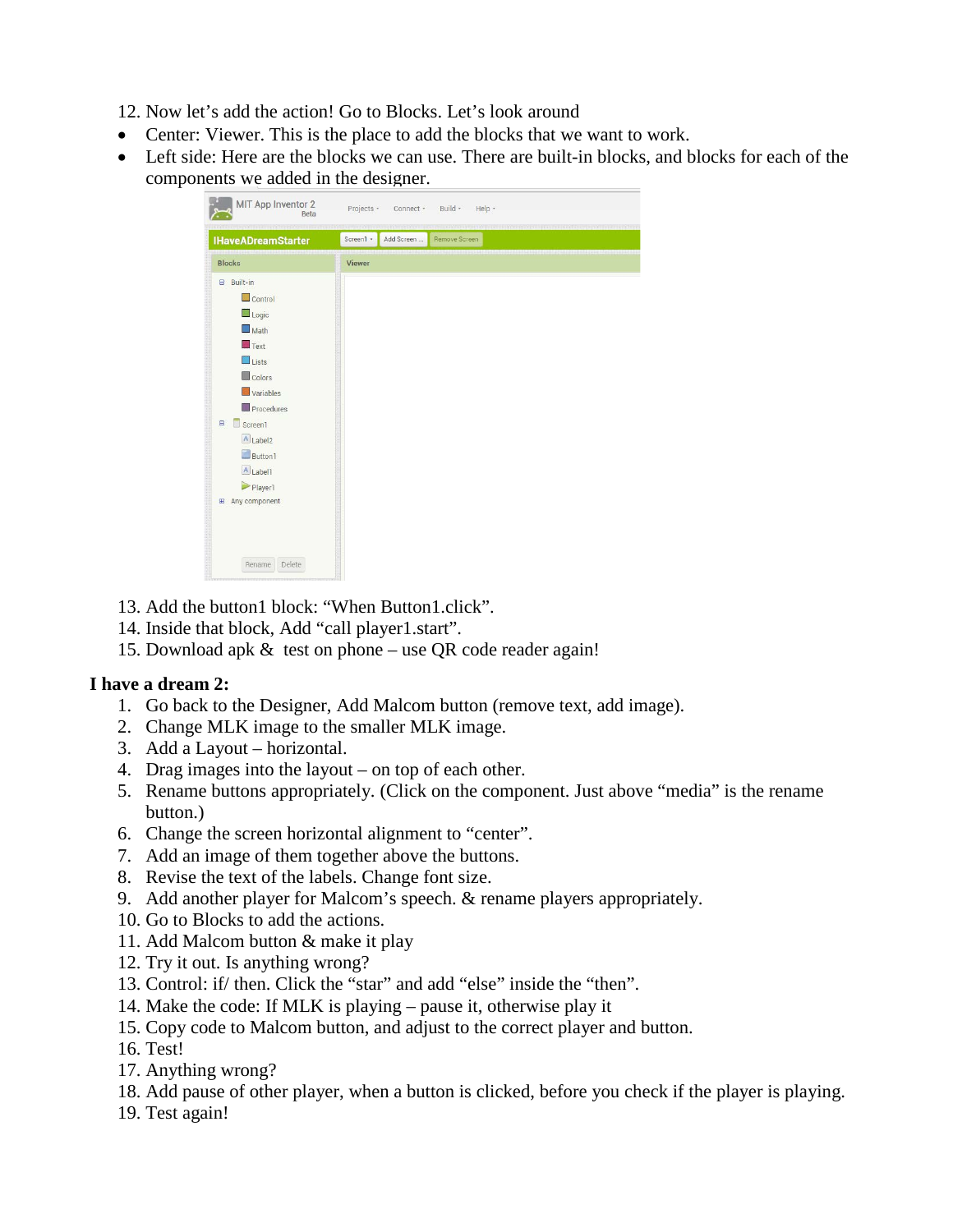

| when MLKButton Click<br>call MalcomPlayer • Pause<br>do<br>if $\Box$ MLKPlayer $\Box$ IsPlaying $\Box$<br>$\Theta$<br>call MLKPlayer D.Pause<br>then,<br>else<br>call MLKPlayer Start | MalcomButton - Click<br>when<br>do<br>call MLKPlayer · Pause<br>MalcomPlayer v BPlaying v<br>$\boxed{a}$ if<br>call MalcomPlayer Pause<br>then<br>call MalcomPlayer Start<br>else |
|---------------------------------------------------------------------------------------------------------------------------------------------------------------------------------------|-----------------------------------------------------------------------------------------------------------------------------------------------------------------------------------|
|---------------------------------------------------------------------------------------------------------------------------------------------------------------------------------------|-----------------------------------------------------------------------------------------------------------------------------------------------------------------------------------|

#### **I have a dream project:**

- 1. Change the top label to ask the user to enter what MLK Jr is telling Malcom.
- 2. Add text box below the top label.
- 3. Add text to speech media.
- 4. Change the MLK/Malcom image to a button to play the text to speech, when it is clicked, or add accelerometersensor that starts to text to speech when the phone is shook.
- 5. Add needed code.
- 6. Add your own stuff!

### **[6] Building Drawing & Animated Games: Paint Pot**

**<http://www.appinventor.org/content/CourseInABox/drawAnimate>**

This example illustrates an app with many buttons that change the user interface (UI) experience. It also illustrates the use of variables, drawing lines and using the camera. On your own time, read through all of the supplemental teacher's guides for this lesson.

**Using your own ideas and the suggested enhancements, enhance/customize the Paint Pot app.**

*Time to share what you've done or plan to do!*

### **[7] Time for one more App?**

**Options:**

**1 Building Drawing & Animated Games: Mole Mash**

**<http://www.appinventor.org/content/CourseInABox/drawAnimate/MoleMash> Using your own ideas and the suggested enhancements, customize the Android Mash app.** Science/Math teachers: think about how you could model a scientific process, or set up a simulated scientific experiment through an app using the random number generator.

**2 Build Quiz & Informational Apps: President's Quiz <http://www.appinventor.org/content/CourseInABox/quizApps/PresidentsQuiz> Using your own ideas and the suggested enhancements, customize the President's Quiz app. Here is a UNK q**

**3 Build Apps with User-Generated Data: Note Taker <http://www.appinventor.org/content/CourseInABox/userGenerated/NoteTaker>**